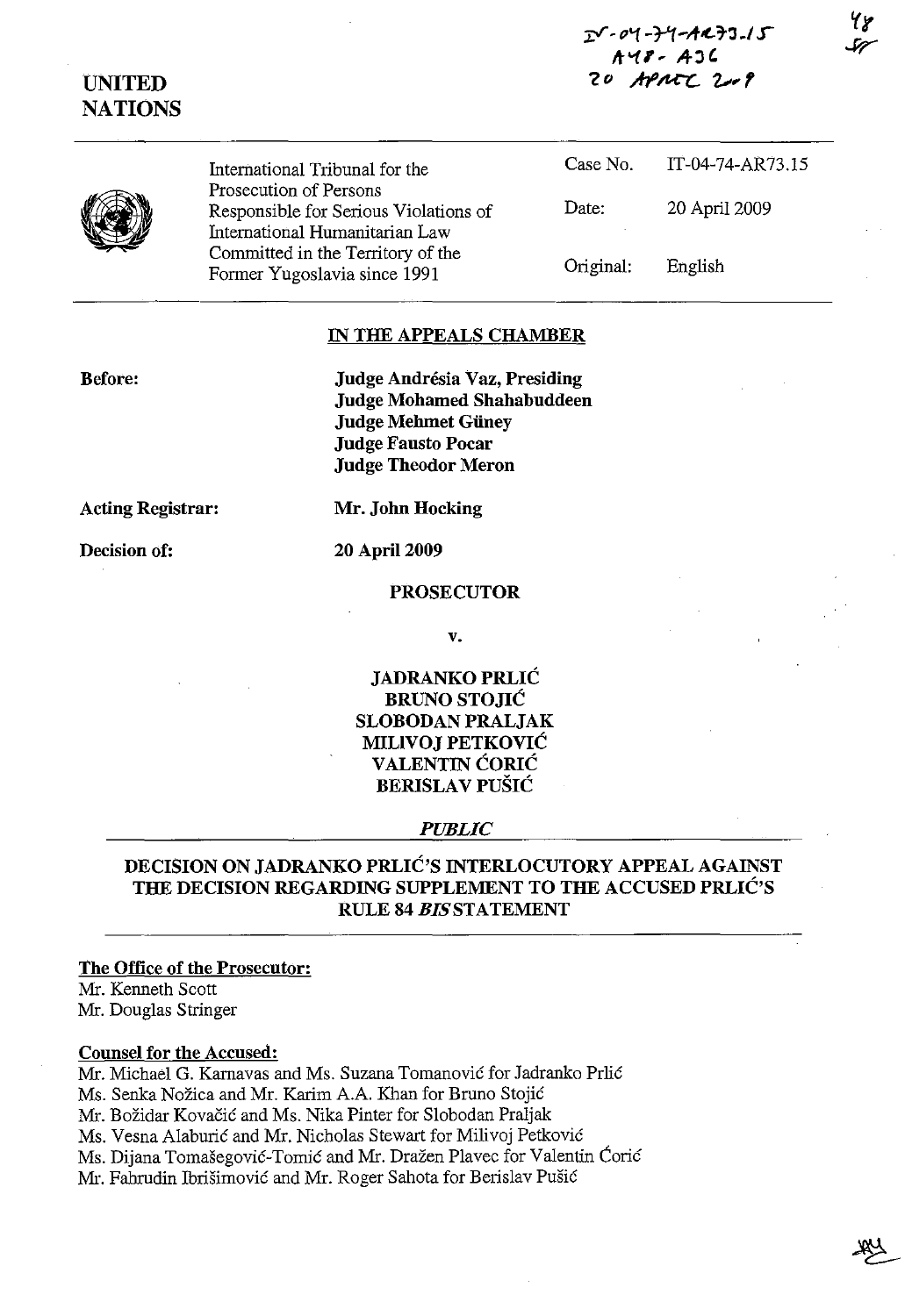1. The Appeals Chamber of the International Tribunal for the Prosecution of Persons Responsible for Serious Violations of International Humanitarian Law Committed in the Territory of the former Yugoslavia Since 1991 ("Appeals Chamber" and "Tribunal", respectively) is seized of an appeal by Jadranko Prlic ("Prlic")<sup>1</sup> against a decision issued by Trial Chamber III ("Trial Chamber") on 12 February 2009,<sup>2</sup> in which the Trial Chamber denied Prlic's motion to have admitted into evidence a supplement of 590 pages ("Supplement") annexed to the motion pursuant to Rule 84 *bis* of tbe Rules of Procedure and Evidence ("Rules").

# **I. BACKGROUND**

2. During the trial hearing of 5 May 2008, Prlic informed the Trial Chamber that he was foregoing an appearance as a witness in his own case and would instead make a statement under Rule 84 *bis* of the Rules.<sup>3</sup> Prlic made this statement during the hearings of 5 and 6 May 2008.<sup>4</sup> During his oral statement on 6 May, Prlic said that since he had opted to give a statement only 10 days prior to giving it, he had not had time to prepare a reply to the arguments made by Prosecution witness Mr. Tomljanovich, and that consequently, he would be submitting to the Trial Chamber "the full and final version" of his reply as "an addendum to my presentation".<sup>5</sup>

3. On 7 December 2008, Prlić filed "Jadranko Prlić's Supplement to his Rule 84 *bis* Statement". On 5 January 2009, both the Office of the Prosecutor ("Prosecution") and the Accused Bruno Stojic filed responses to the filing, objecting to the admission of the Supplement.<sup>6</sup>

4. On 12 January 2009, the Trial Chamber issued tbe hnpugned Decision, denying the admission of the Supplement.<sup>7</sup> On 13 February 2009, Prlic requested certification to appeal the Impugned Decision pursuant to Rule  $73(B)$  of the Rules.<sup>8</sup> The Trial Chamber granted certification on 4 March 2009.<sup>9</sup>



<sup>1</sup> Jadranko Prlic's Interlocutory Appeal Against the *Decision Regarding Supplement to the Accused Prlic's Rule* 84 *bis Statement. II March 2009,* 11 March 2009 ("Appeal").

<sup>2</sup> *Prosecutor v. ladranko Prlic et* 01., Case No. IT-04-74-T, Decision Regarding Supplement to the Accused Prlic's Rille *84 bis* Statement, 12 February 2009 ("Impugned Decision").

Transcript in English ("T.") 27455.

<sup>4</sup> T. 27457-27577.

<sup>5</sup> T. 27559.

<sup>&</sup>lt;sup>6</sup> "Prosecution Objection to Admission of Jadranko Prlic's Purported Supplement to his Rule 84 *bis* Statement", 5 January 2009; "Bruno StojiC's Response to Jadranko PrliC's Supplement to his Rille 84 *bis* Statement", 5 January 2009. Impugned Decision, para. 21 and Disposition.

S Jadranko PrliC's Request for Certification to Appeal Under Rille 73(B) Against the *Decision Relative au Supplement a la Declaration de l'Accuse Prlic en Vertu de l'Article* 84 *bis du Reglement 12 February 2009,* 13 February 2009.

<sup>&</sup>lt;sup>9</sup> Prosecutor v. Jadranko Prlić et al., Case No. IT-04-74-T, Decision on Prlić Defence Request for Certification to Appeal the Decision of 12 February 2009 Regarding Supplement to the Accused Prlic's Rule 84 *bis* Statement, 4 March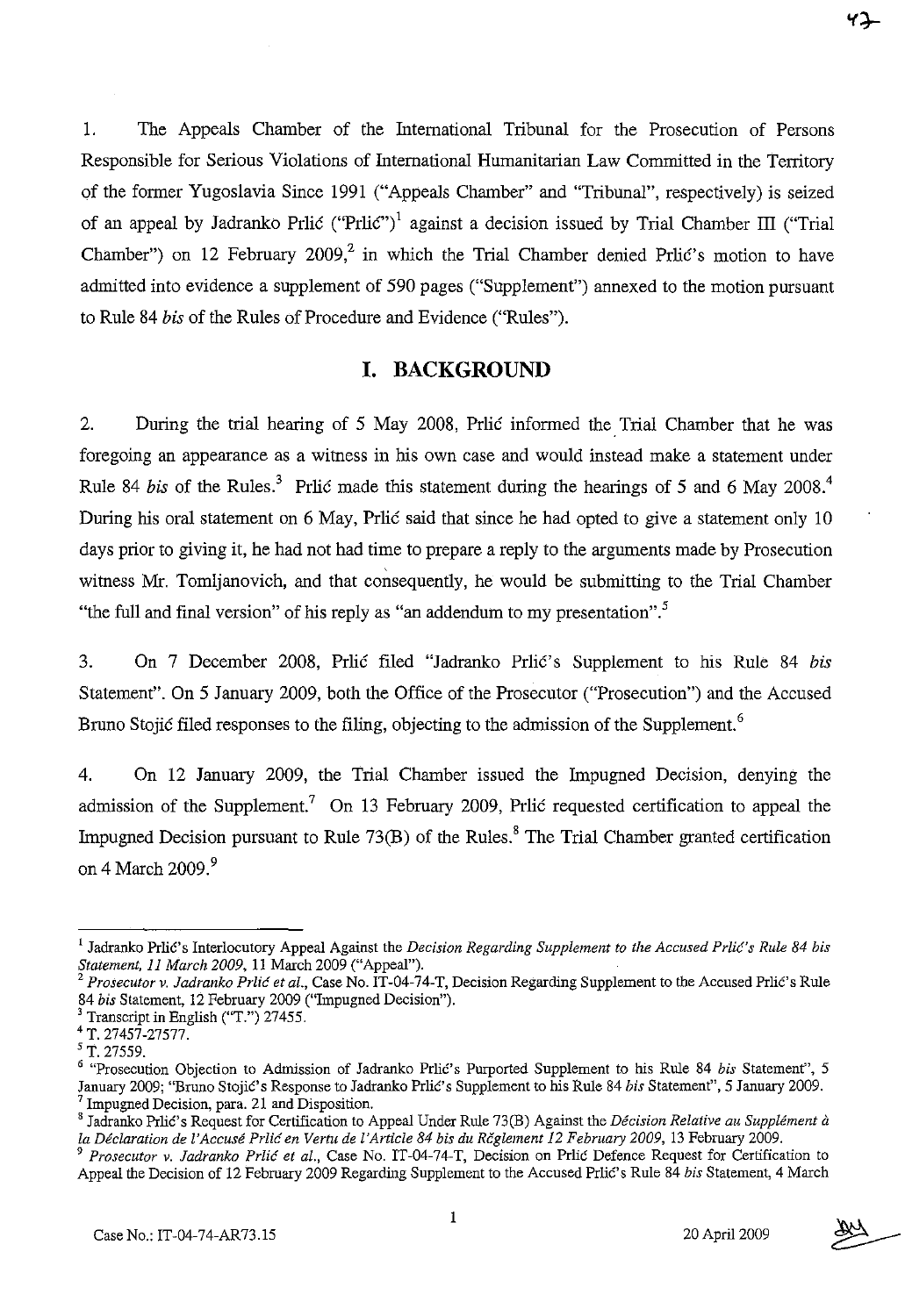5. On 11 March 2009, Prlic filed his Appeal against the Impugned Decision, arguing that the Trial Chamber erred in law and fact and abused its discretion by denying the admission of the Supplement "on purely procedural grounds", thereby violating his fair trial rights.<sup>10</sup> He requests the Appeals Chamber to reverse the Impugned Decision, and to order the admission of the Supplement into evidence.<sup>11</sup> The Prosecution filed its Response on 20 March 2009, in which it requests the Appeals Chamber to dismiss the Appeal.<sup>12</sup>

# **II. STANDARD OF REVIEW**

6. The Appeals Chamber recalls that under Rule 84 *bis* of the Rules, a Trial Chamber may allow an accused to make a statement after the opening statements of the parties, subject to the control of the Trial Chamber. The Appeals Chamber considers that such a decision rendered pursuant to Rule 84 *bis* of the Rules is a discretionary one to which it must accord deference.<sup>13</sup> In order to successfully challenge a discretionary decision, a party must demonstrate that the Trial Chamber has committed a "discernible error" resulting in prejudice to that party.<sup>14</sup> The Appeals Chamber will only overturn a Trial Chamber's discretionary decision where it is found to be: (1) based on an incorrect interpretation of governing law; (2) based on a patently incorrect conclusion of fact; or (3) so unfair or unreasonable as to constitute an abuse of the Trial Chamber's discretion.<sup>15</sup>

## **III. DISCUSSION**

7. Priic submits that the Trial Chamber "erred as a matter of law and fact and abused its discretion" in: (1) finding that the admission of the Supplement fell outside the proper scope of Rule 84 *bis*; (2) concluding that Prlic could have adduced this evidence by: (i) testifying as a witness pursuant to Rule 85(C); (ii) engaging the services of an expert witness to prepare a similar report; or (iii) cross-examining Mr. Tomljanovich; and (3) failing to follow the established practice of the Tribunal regarding the admission of evidence, the relevance and probative value of which

*<sup>2009.</sup> See* also Separate Opinion of Presiding Judge Jean-Claude Antonetti on Prlic Defence Request for Certification to Appeal the Decision of 12 February 2009 Regarding Supplement to the Accused Prlic's Rule 84 *bis* Statement.

Appeal, introductory para.

 $\frac{11 \text{ A}}{\text{A}}$  Appeal, para. 39.

<sup>12</sup> Prosecution Response to Jadranko Prlic's Interlocutory Appeal against the *Decision Regarding Supplement to the Accused Prlic's Rule* 84 *bis Statement,* 20 March 2009 ("Response"), para. 20.

<sup>13</sup>*See Prosecutor v. Slobodan Milosevic,* Case No. IT-02-54-AR73.7, Decision on Interlocutory Appeal of lbe Trial Chamber's Decision on the Assignment of Defense Counsel, 1 November 2004 *("Milosevic* Decision of 1 November 2004"), para. 9.

<sup>&</sup>lt;sup>14</sup> See Prosecutor v. Vojislav Šešelj, Case No. IT-03-67-AR73.4, Decision on Appeal Against the Trial Chamber's Decision (No. 2) on Assignment of Counsel, 8 December 2006 ("Šešelj Decision of 8 December 2006"), para. 18, citing *Prosecutor v. Mica Stanisic,* Case No. IT-04-79-AR65.1, Decision on Prosecution's Interlocutory Appeal of Mico Stanišić Provisional Release, 17 October 2005, para. 6.

*<sup>15</sup> Se:felj* Decision of 8 December 2006, para. 18, citing *Milosevic* Decision of 1 November 2004, para. 9.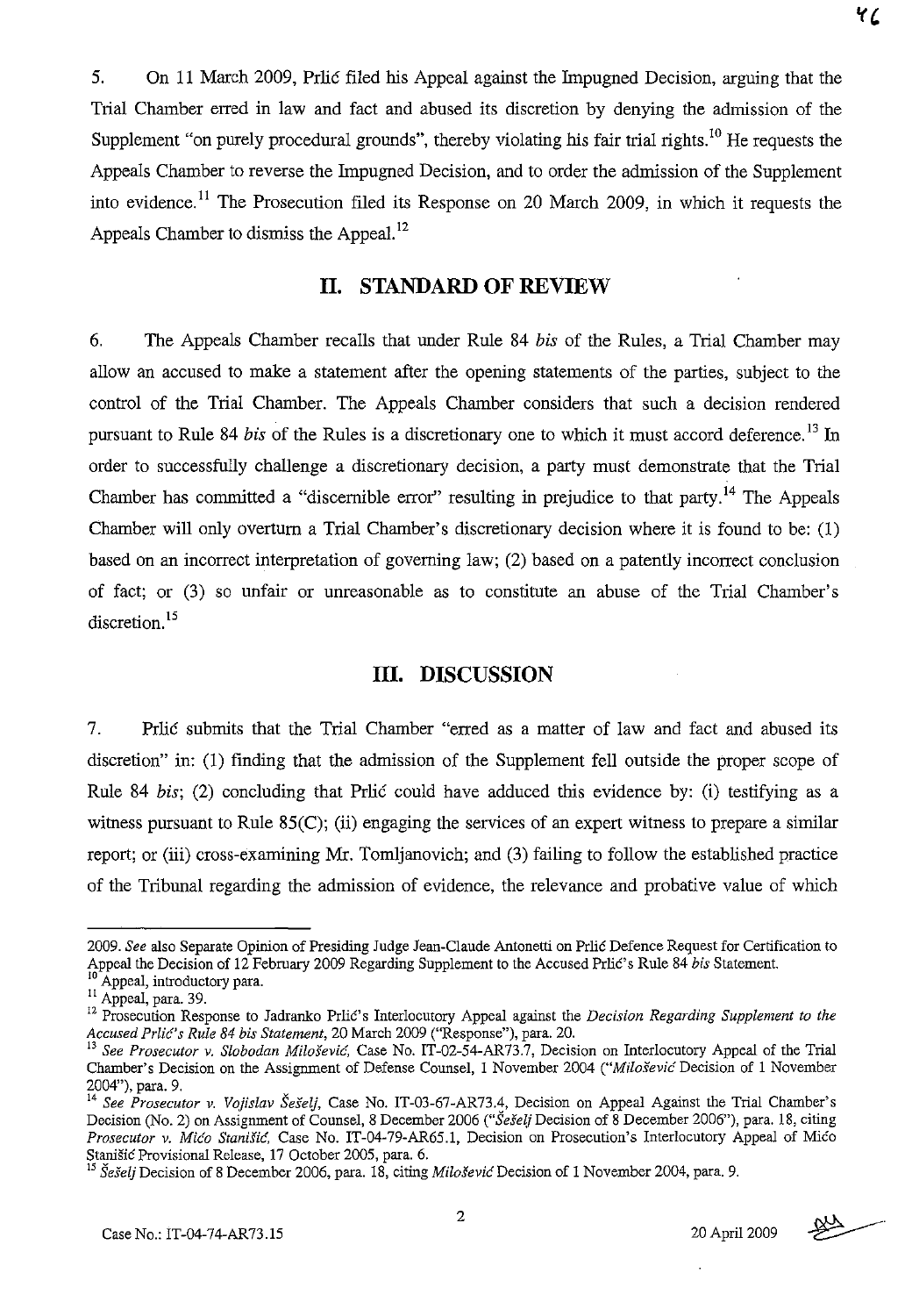should be determined at the end of proceedings.<sup>16</sup> The Prosecution disputes all of these arguments, submitting that the Trial Chamber did not abuse its discretion in denying the admission of the Supplement.<sup>17</sup>

8. The Appeals Chamber has examined each of Prlic's grounds of appeal in turn.

# A. Ground of Appeal 1 – The Trial Chamber allegedly erred in finding that the admission of **the Supplement fell outside the proper scope of Rule 84** *bis*

### 1. Submissions

9. Prlie submits that the **Trial** Chamber "incorrectly concluded that the procedure envisaged by Rule 84 *bis* 'is not the appropriate avenue for the presentation of the Supplement'.<sup>18</sup> He argues that "Rule 84 *bis* does not place any limitations on (a) whether the statement is written or oral in nature; or (b) the point in time  $-$  other than after the closing statement of the Prosecution  $-$  at which the statement is made".<sup>19</sup> In his view, the object and purpose of the Rule is that the accused should be given the opportunity to be heard at trial, and that this right can be exercised orally or in writing.<sup>20</sup> Citing, *inter alia*, the Trial Chamber in the *Blajojević and Jokić* case, he further submits that Trial Chambers have in their practice taken a liberal approach in deciding when a statement under Rule 84 *bis* may be made.<sup>21</sup>

10. Prlie argues that "Rule *84bis* effectively articulates the right of the Accused to participate in his trial and have his views heard by the Trial Chamber *throughout* the proceedings, while retaining his right under Article 21(4)(g) of the Statute not to be compelled to testify against himself.<sup>32</sup> He also submits that in any cases of doubt as to whether to admit such a statement, the matter should be resolved in favour of the Accused.<sup>23</sup> He further contends that admitting the Supplement after he has finished calling all his witnesses causes no prejudice to the other parties or to the Trial Chamber, as the other parties may rebut or challenge any aspects of the Supplement through *vive voce* testimony, in their final briefs, or by presenting rebuttal evidence under Rule  $85(A)(iv)$ <sup>24</sup> Finally, he makes the



<sup>&</sup>lt;sup>16</sup> Appeal, para. 2.

<sup>&</sup>lt;sup>17</sup> Response, para. 3.

<sup>18</sup> Appeal, para. 18, quoting Impugned Decision, para. 21.

<sup>19</sup> Appeal, para. 20.

<sup>20</sup> Appeal, para. 21.

<sup>&</sup>lt;sup>21</sup> Appeal, para. 22, citing *Prosecutor v. Vidoje Blagojević and Dragan Jokić*, Case No. IT-02-60-T, T. 10923, as well as Prosecutor v. Momčilo Krajišnik, Case No. IT-00-39-T, T. 27500; Prosecutor v. Mile Mrkšić et al., Case No. IT-95-1311-PT, Order for Filing Motions and Related Matters, 28 November 2003, p. 1; *Prosecutor* v. *Jovica Stanisie* & *Franko Simatovie,* Case No. IT-03-69-PT, Decision on Future Course of Proceedings, 9 April 2008 *("Stanisie and Simatović* Decision of 9 April 2008"), para. 17, and Article 67(1)(h) of the Rome Statute of the International Criminal Court.

 $22$  Appeal, para. 23 (emphasis in original).

<sup>23</sup>*Ibid.* 

<sup>24</sup> Appeal, para. 24.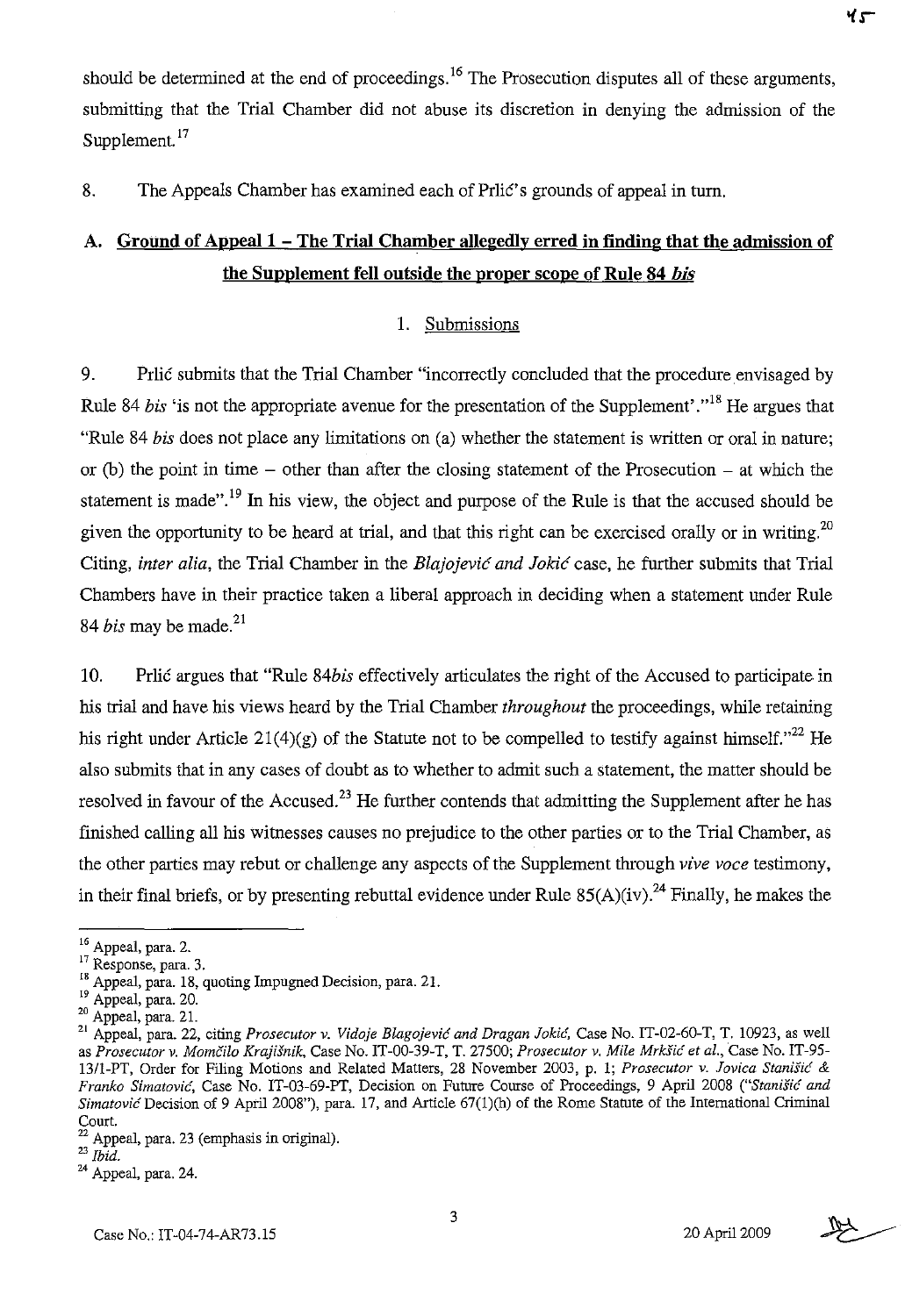point that it is "perfectly permissible" under Rule 84 *bis* that the Supplement seeks to rebut Prosecution evidence; indeed, "if the Accused is unable to *adequately* rebut and challenge the case against him, tbe *fair trial rights* of the Accused are frustrated and tbe very spirit of a *fair* trial is undermined. $v<sup>25</sup>$ 

11. The Prosecution responds tbat the scope and purpose of Rule 84 *his* do not provide for the Supplement.<sup>26</sup> It contends that "Rule 84 *bis* relates exclusively to opening statements", which is indicated by its positioning as "*bis*" to Rule 84 which pertains to opening statements.<sup>27</sup> This has the consequence, the Prosecution submits, that should an accused elect to make a statement at a later time, it is Rule 84 that governs the timing, which provides that a delayed opening statement would be "after the conclusion of the Prosecutor's presentation of evidence and before the presentation of evidence for the defence."<sup>28</sup> The Prosecution asserts that the original purpose of adopting Rule 84 *his* was to "narrow and focus the actual issues in dispute," although it concedes that subsequent practice at the Tribunal has not seen the Rule used as originally envisaged.<sup>29</sup> It argues that allowing such statements at late stages of the trial defeats the purpose of the Rule, and renders the Rule as "another means of arguing one's case, rather than narrowing issues or presenting evidence".<sup>30</sup> In its view, the Supplement "is more akin to a Rule 94 self-appointed expert report, responding paragraph by paragraph to Mr. Tomljanovich's sworn and cross-examined evidence".<sup>31</sup> The Prosecution furtber submits tbat tbe arguments and citations in the Appeal do not provide a legal basis for admitting the Supplement,<sup>32</sup> whereas the application of Rule 84 *bis* by the Trial Chamber in the *Kvočka et al.* case supports its view that such statements may only be made as part of opening statements.<sup>33</sup>



<sup>&</sup>lt;sup>25</sup> Appeal, para. 25 (emphasis in original).

<sup>&</sup>lt;sup>26</sup> Response, para. 3.

<sup>27</sup> Response, para. 10. *See* also para. 5.

<sup>&</sup>lt;sup>28</sup> *Ibid.*, quoting Rule 84 (emphasis and internal quotations omitted).

<sup>&</sup>lt;sup>29</sup> Reponse, paras 6-7, citing the 1999 Report of the Expert Group to Conduct a Review of the Effective Operation and Functioning of the International Tribunal for the Former Yugoslavia and the International Criminal Tribunal for Rwanda, UN Doc. A/54/643, 22 November 1999 ("[...] Civil law experience appears to indicate that such statements by the accused can have the effect of shortening the proceedings by narrowing issues, eliminating those not disputed and clarifying matters. [...] [T]he rule change reflects a worthwhile effort by ICTY to improve case management and subsequent experience may confirm its value.").

<sup>30</sup> Response, para. 7. In the Prosecution's view, "Trial Chambers that have broadened the application of Rule 84 *bis* [ ... ] have done so without taking cognisance of the Rule's original purpose, and even so, such rulings do not in any way support what the accused Prlic is seeking to do here". *Ibid.* 

*<sup>31</sup> Ibid.* 

**<sup>32</sup> Response, para. 8.** 

<sup>&</sup>lt;sup>33</sup> Response, para. 11, quoting *Prosecutor v. Miroslav Kvočka et al.*, Case No. IT-98-30-T, T. 9448-9449 ("[...] there is sense in having the statement of the accused as a continuation of the opening statement. [ ... ] But not within the sense of Rule 84 *bis* can he make this statement after the presentation of evidence has been produced. Therefore Mr. Zigic can either make the statement now or he forfeits the right to make the statement.").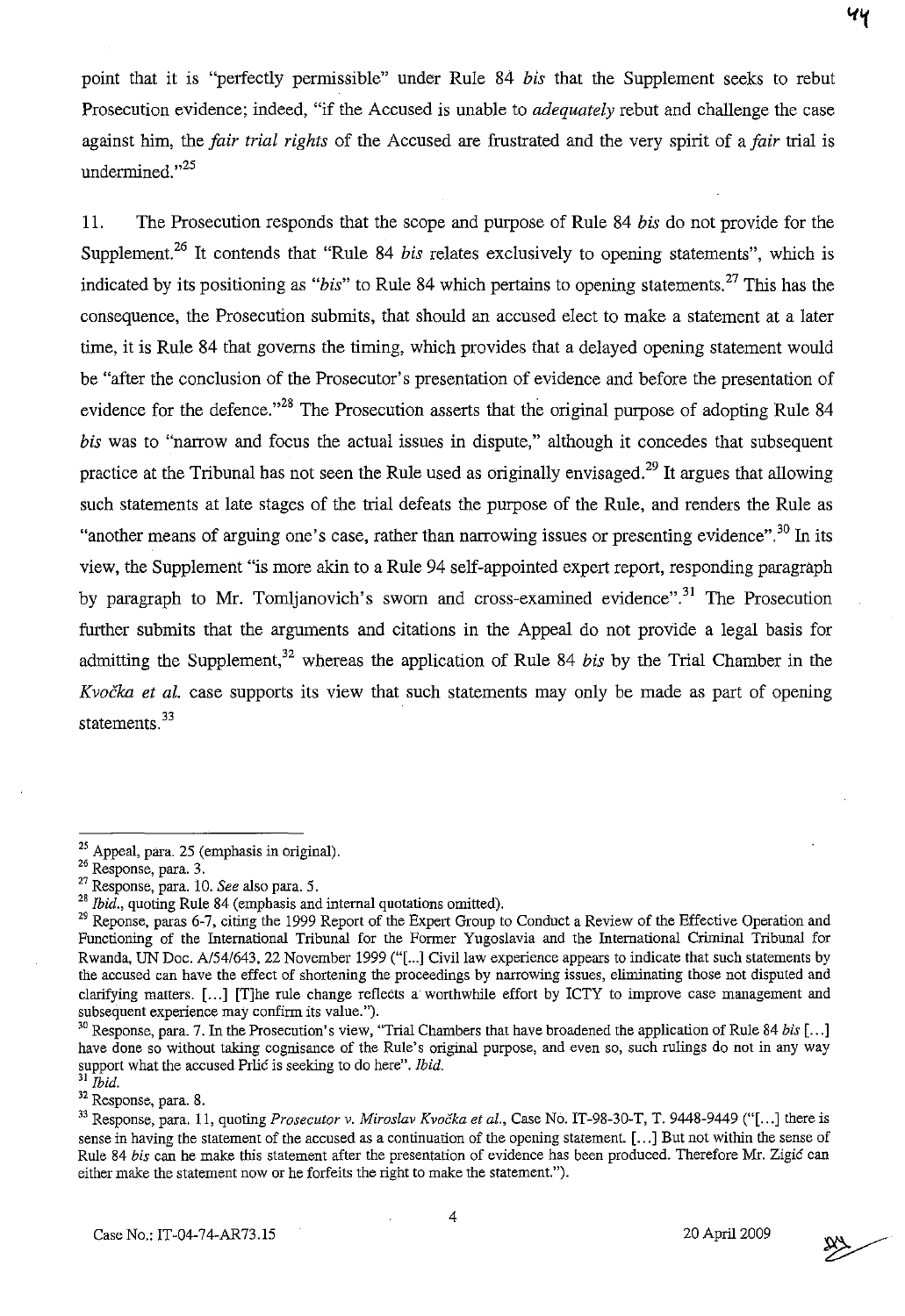#### 2. Analysis

### 12. Rule 84 *bis* of the Rules, entitled "Statement of the Accused", provides:

- (A) After the opening statement of the parties or, if the defence elects to defer its opening statement pursuant to Rule 84, after the opening statement of the Prosecutor, if any, the accused may, if he or she so wishes, and the Trial Chamber so decides, make a statement under the control of the Trial Chamber. The accused shall not be compelled to make a solemn declaration and shall not be examined about the content of the statement.
- (B) The Trial Chamber shall decide on the probative value, if any, of the statement.

13. In the Impugned Decision, the Trial Chamber found that the purpose of Rule 84 *bis* of the Rules is "to give an accused the opportunity to be heard by the Chamber without having to appear as a witness in his own case".<sup>34</sup> The Trial Chamber further held that "a statement by the accused under Rule 84 *bis* is a supplementary right granted to him, which he may exercise if he so wishes, notwithstanding his other rights under the Statute of the Tribunal and the Rules".<sup>35</sup>

14. In regard to Prlic's contention that such statements may be given in writing, the Appeals Chamber notes that while the plain wording of Rule 84 *bis* suggests that such statements would ordinarily be made orally in court,<sup>36</sup> the Rule does not prohibit such statements being given by an accused in written form. In principle, therefore, a statement made under Rule 84 *bis* might be given in written form, although its admission would remain subject to the authorisation of the Trial Chamber, and under its control.<sup>37</sup>

15. With respect to the timing of giving such statements, the Appeals Chamber is persuaded that the placement of this Rule as part of Rule 84 pertaining to opening statements, together with the clear wording of the Rule itself that such statements be made "[a]fter the opening statements of the parties or, if the defence elects to defer its opening statement pursuant to Rule 84, after the opening statement of the Prosecutor" indicate that statements under this Rule should take place prior to the presentation of evidence by the Prosecution. This conclusion is also supported by the original purpose of the Rule - to "improve case management" by narrowing issues in dispute at the outset at

<sup>&</sup>lt;sup>34</sup> Impugned Decision, para. 17.

<sup>&</sup>lt;sup>35</sup> Impugned Decision, para. 18.

<sup>36</sup>*See* also Salvatore Zappala, *Human Rights in International Criminal Proceedings* (Oxford: OUP, 2005), p. 142: "[ ... ] it is doubtful whether the [Ru1e 84 *his]* statement can be written".

 $37$  The Appeals Chamber notes that this is the first time that an accused before the Tribunal has submitted a written document pursuant to Rule 84 *his* of the Rules. The Appeals Chamber is also conscious of Article 67(1)(h) of the Rome Statute of the International Criminal Court, which explicitly provides for a right of an accused to make an unsworn oral *or written* **statement in his or her defence.**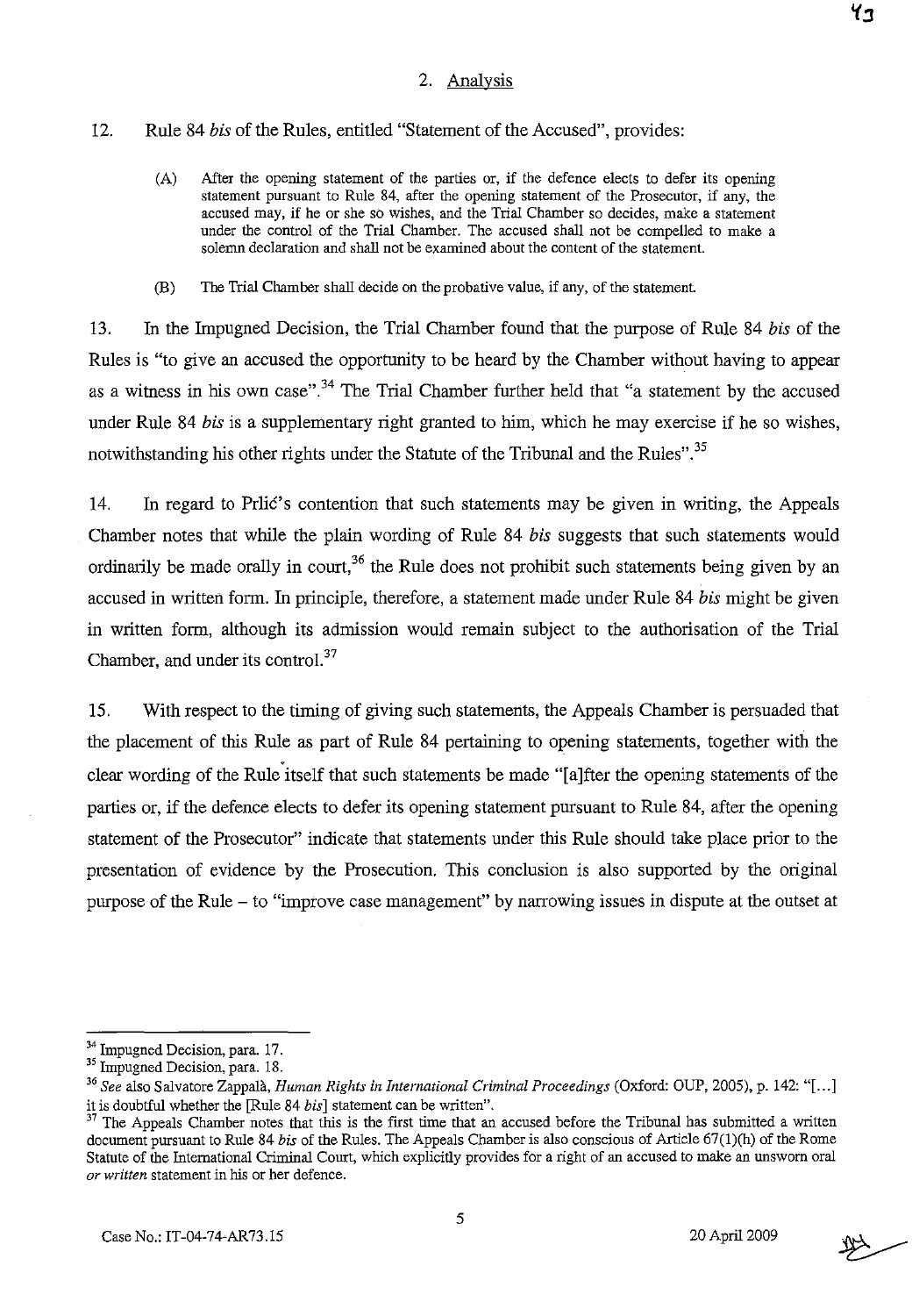trial<sup>38</sup> - which suggests that such statements should take place prior to the presentation of the prosecution case.

16. In practice, however, while most statements made pursuant to Rule 84 *his* of the Rules have taken place at the end of opening statements of the parties,<sup>39</sup> Trial Chambers have on occasion allowed accused persons to make such statements at later stages of the trial proceedings.<sup>40</sup> The Trial Chamber in this case has also indicated that it would allow an accused person to make more than one Rule 84 *bis* statement.<sup>41</sup> In general, Trial Chambers enjoy a wide margin of discretion in determining matters relating to the admissibility of certain types of evidence at trial, as well as in defining the modalities of the exercise of the rights of the Defence.<sup>42</sup> Recognising that there may be si tuations in which it may be appropriate to allow a Rule 84 *his* statement after the presentation of

<sup>&</sup>lt;sup>38</sup> Report of the Expert Group to Conduct a Review of the Effective Operation and Functioning of the International Criminal Tribunal for the former Yugoslavia and the International Criminal Tribunal for Rwanda, UN Doc. A/54/634, ~ara. 87.

<sup>9</sup> In *Prosecutor v. Siobodan Milosevie,* Case No. IT-01-54, the accused made a three day Rule 84 *bis* statement at the end of the Prosecution's opening statement (T. 225-509). In *Prosecutor v. Baton Haxhiu,* Case No. IT-04-84-R77.5, the accused made a short unsworn statement after the opening statements of the parties (T. 20). In *Prosecutor v. Milan Martić*, Case No. IT-95-11, the accused made a 45 minute Rule 84 *bis* statement after the opening statements of the parties (T. 295-319). In *Prosecutor v. Vojislav Šešelj*, Case No. IT-03-67-T, the accused made a four hour statement under Rule 84 *bis* after the opening statement of the Prosecution (T. 1855). In Prosecutor v. Mile Mrkšić et al., the accused Sljivancanin made a Rule 84 *bis* statement of about 20 minutes and the accused Radie made a Rille 84 *bis*  statement of two or three minutes after the opening statements of the parties (T. 520-530). In *Prosecutor v. Momčilo Perish;,* **Case No. IT-04-81, the accused made a 45 minute Rule 84** *bis* **statement at the conclusion of the Prosecution's**  opening statement (T. 424-432). In *Prosecutor v. Vlastimir Đorđevic*, Case No. IT-05-87/1, the accused made a 25 minute Rule 84 *bis* statement after the opening statement of the Prosecution (T. 227-242).

*<sup>40</sup> See,* e.g, *Prosecutor v. Miroslav Kvocka et aI.,* Case No. IT-98-30/1, T. 9449-9473 (the accused Zigic gave a 45 minute Rule 84 *bis* statement at the beginning of his defence case, On 26 March 2001); *Prosecutor v. Momcilo Krajisnik,* Case No. IT-00-39, T. 27500-27534 (the accused made a 45 minute Rule 84 *bis*  statement at the end of the trial proceedings, on 31 August 2006); *Stanisie and Simatovic* Decision of 9 April 2008, para. 14 (noting that if the accused Stanišic was too ill to attend court, he could make a statement pursuant to Rule 84 *bis* of the Rules at a later stage of the trial); *Prosecutor v. Milomir Stakie,* Case No. IT-97-24-PT, Order for Filing of Motions and Related Matters, 7 March 2003, p. 3 and *Prosecutor v. Mile MrkSie et 01.,* Case No. IT-95-13/1-PT, Order for Filing of Motions and Related Matters, 28 November 2003, p. 3 (both finding that Rule 84 *bis* applies throughout the proceedings in accordance with the accused's right to be heard in person by the Trial Chamber, and that "this right is granted from the outset whenever a witness has finalized his or her testimony and at the end of a party's presentation of a case, notwithstanding further rights of the accused, as laid down in the Statute and Rilles, and notwithstanding other directives of the Trial Chamber if the interests of justice so demand"); *Prosecutor v. Vidoje Blagojević and Dragan* Jokić, Case No. IT-02-60-T, Decision on Vidoje Blagojević's Oral Request, 30 July 2004, p. 7, quoting Motion Hearing, 17 June 2004, T. 10922-25 (finding that although "an unsworn statement is generally made after the opening statement of the parties, the Trial Chamber does not find any reason to deny you the opportunity to make an unsworn statement at a later time").

<sup>41</sup> During the Rule 98 *bis* ruling on 28 January 2008 in this case, the Trial Chamber stated that although the accused Praljak had already made a Rille 84 *bis* statement before the beginning of the Prosecution case on 27 April 2006, it woilld be ready to authorize him to take the floor once more to make a statement at the time when the Defence is presenting its case  $(T. 26873)$ .

<sup>2</sup>*Prosecutor v. Milan Martie,* Case No. IT-95-11-AR73.2, Decision on Appeal Against the Trial Chamber's Decision on the Evidence of Witness Milan Babic, 14 September 2006, para. 6; *Prosecutor v. Jadranko Prlic et 01.,* Case No. IT-04-74-AR73.2, Decision on Joint Defence Interlocutory Appeal against the Trial Chamber's Oral Decision of 8 May 2006 Relating to Cross-Examination By Defence and on Association of Defence Counsel's Request for Leave to File an *Amicus Curiae* Brief, 4 July 2006, p. 3; *Prosecutor v. Zdravko Tolimir et 01.,* Case No. IT-04-80-AR73.1, Decision on Radivoje Miletic's Interlocutory Appeal Against the Trial Chamber's Decision on Joinder of Accused, 27 January 2006, para. 4; *Prosecutor v. Milošević*, Case Nos.: IT-99-37-AR73, IT-01-50-AR73, IT-01-51-AR73, Reasons for Decision on Prosecution Interlocutory Appeal from Refusal to Order Joinder, 18 April 2002, para. 3.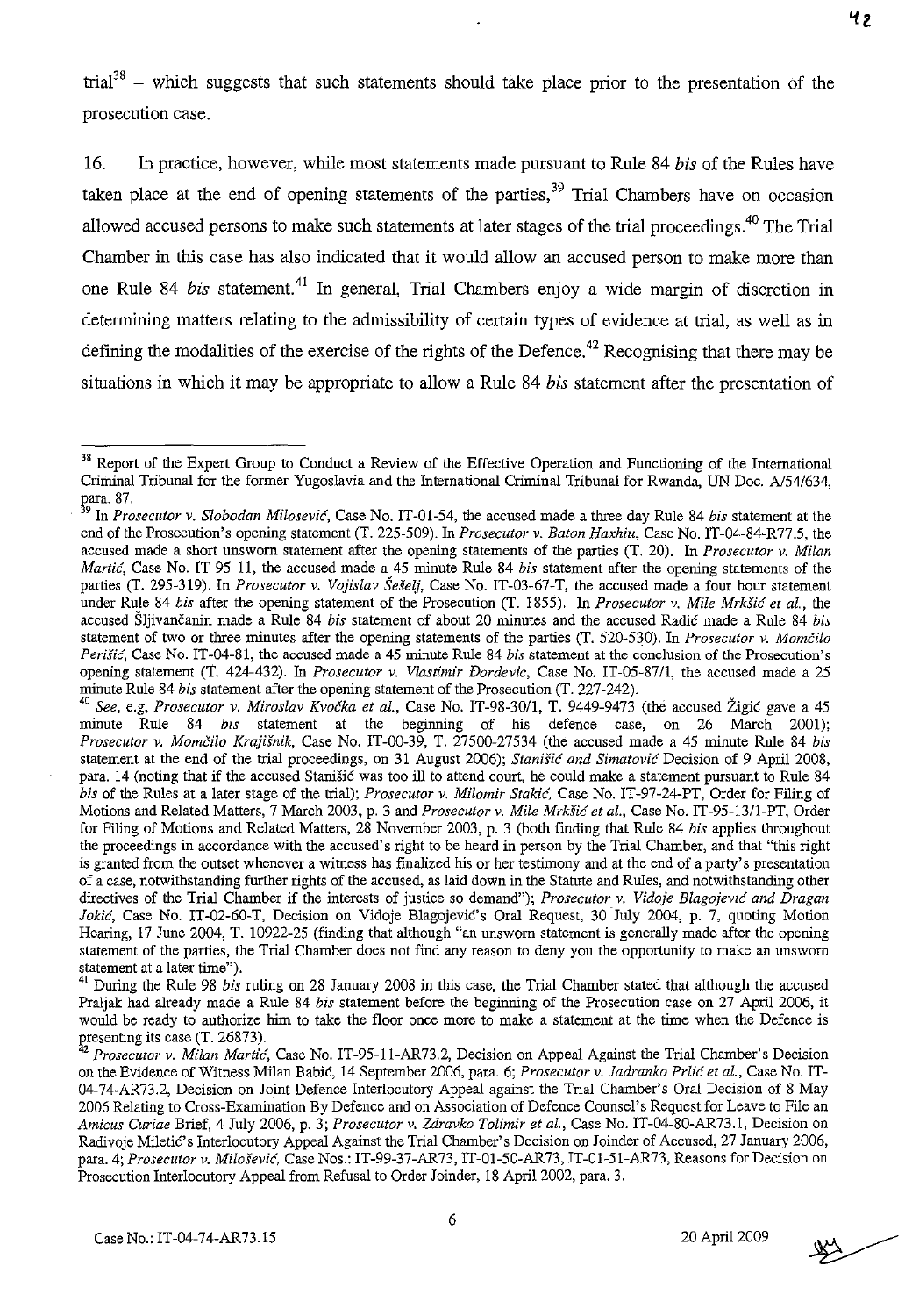the Prosecution case, the Appeals Chamber considers that Trial Chambers retain the discretion to allow an accused to make Rule 84 *bis* statements in later stages of the trial in the interests of justice.

17. Therefore, the Appeals Chamber considers that a statement pursuant to Rule 84 *bis* may be in writing and that Trial Chambers retain the discretion to allow such a statement to be given at later stages of the trial. It also finds that such a statement may be used to rebut Prosecution evidence.<sup>43</sup> The admission and scope of such statements remain under the discretion of the Trial Chamber. However, contrary to the suggestions made by PrIic in his first ground of appeal, the Trial Chamber did not reject the admission of the Supplement on the basis that a statement made pursuant to Rule *84 bis* must necessarily be made orally, or that it must in every case be made at the outset of the trial. The conclusion of the Trial Chamber that "the procedure laid down in Rule 84 *bis* is not the appropriate avenue for the presentation of the Supplement" was based mainly on the Trial Chamber's consideration that there were alternative procedures under the Rules that PrIić could have used as a way to challenge the evidence against him.<sup>44</sup> The Trial Chamber also took into account that it had allocated Prlic 95 hours to present his case, which included the time to examine his witnesses as well as 24 hours requested by PrIic to testify himself.<sup>45</sup> PrIic has not shown any error on the part of the Trial Chamber in the way that it assessed the scope and purpose of Rule 84 *bis* of the Rules.

18. Therefore, the first ground of appeal is dismissed.

# **B.** Ground of Appeal 2 – The Trial Chamber allegedly erred in finding that Prlic could have **adduced this evidence using alternative procedures under the Rules**

#### 1. Submissions

19. Prlic submits that the Trial Chamber erred in finding that he could have adduced the evidence contained in the Supplement by either: (a) testifying as a witness pursuant to Rule 85(C) of the Rules; (b) engaging the services of an expert witness to prepare a similar report; or (c) by cross-examining Mr. Tomljanovich.<sup>46</sup> He argues that none of these alternatives were possible or practicable. $47$ 

20. In terms of testifying as a witness in his own case, PrIic argues that although he had wanted to do so, time constraints on the presentation of his case imposed by the Trial Chamber meant that



≫

*<sup>43</sup> See infra* para. 23.

<sup>44</sup> Impugned Decision, para. 21; *see* also paras 19-20.

<sup>45</sup> Impugned Decision, para. 18.

 $^{46}$  Appeal, paras 27-32.

*<sup>47</sup> Ibid.*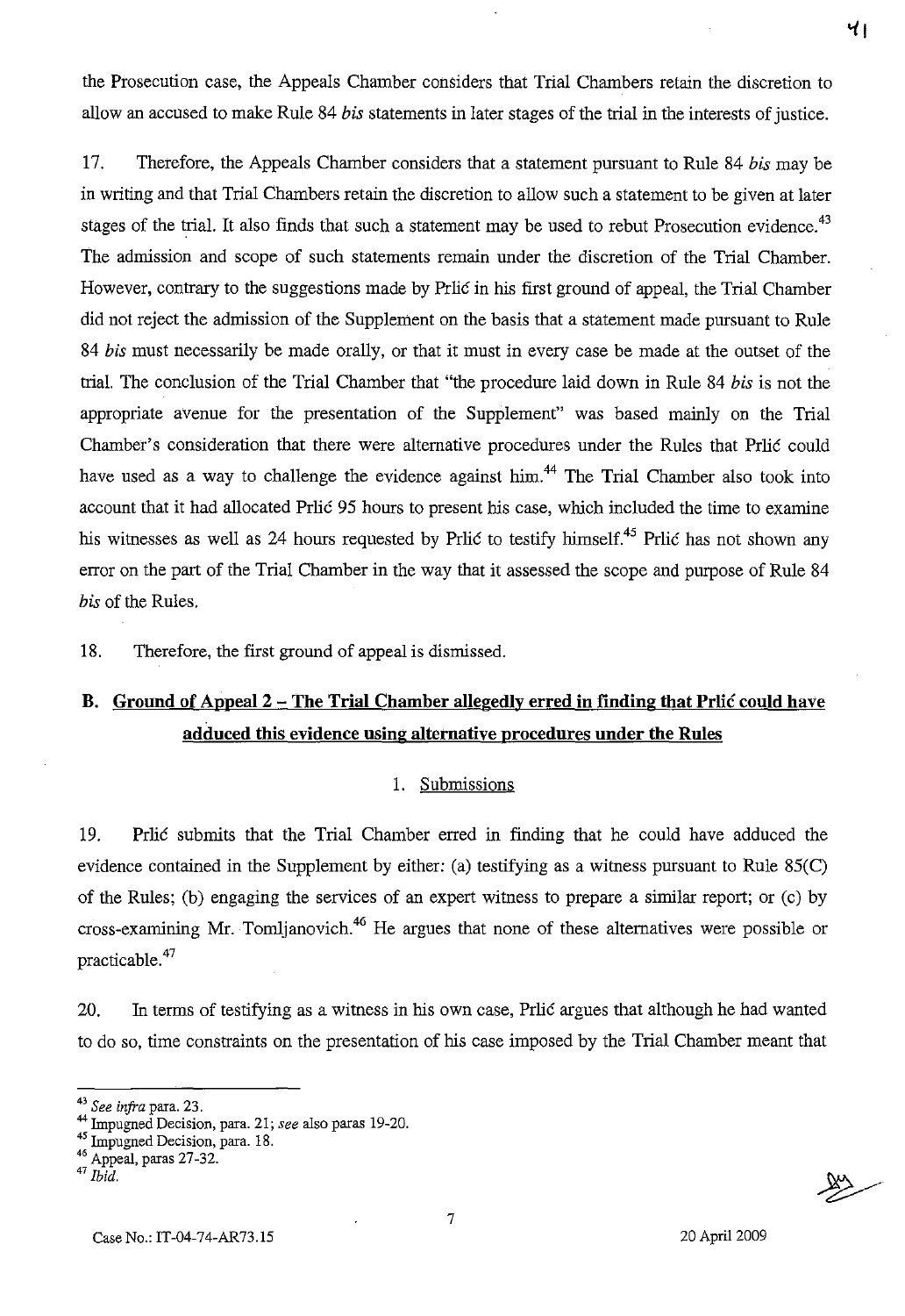he was "forced to opt for an unsworn statement pursuant to Rule 84 *his* instead". 48 In this respect, he contends that his "fair trial rights should not be compromised because of lack of time" and that "[d]enying the admission of the Supplement does just that."<sup>49</sup> With regard to the possibility of engaging an expert to prepare a similar report, Prlic notes that although the Supplement might have the appearance of an expert report, this "does not make it so" and that his expertise in these matters should not be taken against him.<sup>50</sup> He further posits that he did not have the time nor the resources to call an additional expert witness to testify, which demonstrates, in his view, that the Trial Chamber's conclusion "is ill-founded and a violation of the principle of equality of arms".<sup>51</sup> In respect of the alternative of cross-examination, Prlic submits that the right to cross-examine witnesses under Article 21(4)(e) of the Statute is entirely separate from his right to be heard under Rule 84 *bis* of the Rules and that he did avail himself of his right of cross-examination.<sup>52</sup> However, given that it would take, in his estimation, at least "10 working days just for the Prlic Defence to conduct its cross-examination" of Mr. Tomljanovich, it meant that "the time allocated for his crossexamination was woefully insufficient to adduce all the necessary information from such an important witness".<sup>53</sup>

21. The Prosecution responds that "[t]he issue of adequate time [...] for the Defence to present its case has already been considered by the Appeals Chamber on a number of occasions and the Trial Chamber's rulings have repeatedly been affirmed", including with regard to the right to crossexamination.<sup>54</sup> It recalls that Prlic was allocated and took a full trial day to cross-examine Mr. Tomljanovich, and that when asked by Judge Antonetti at the end of the day whether he required more time for cross-examination, his counsel Mr. Karnavas stated that this was not necessary.<sup>55</sup> The Prosecution also underlines that Prlic was given 95 hours to conduct its direct-examinations, which is "twice as much as any other accused", which '''included the time to examine the Prlic Defence witnesses as well as the time that would be used by the Accused Prlic to appear as a witness".<sup>56</sup> It further avers that Prlic's lack of resources to present its case in terms of calling an additional expert witness "is not convincing, particularly when considered that it is only made a substantial time after the Prlic Defence finalised the presentation of its case". 57 **It** argues that if Prlic was unable to

 $55$  Response, para. 15, citing T. 6854.

Y0

<sup>&</sup>lt;sup>48</sup> Appeal, para. 27.

<sup>&</sup>lt;sup>49</sup> Appeal, para. 29.

<sup>50</sup> Appeal, para. 30 (emphasis in original).

 $\sum_{n=1}^{51}$  Appeal, para. 31.

 $52$  Appeal, para. 32.

<sup>53</sup>*Ibid.* 

<sup>54</sup> Response, para. 14.

<sup>&</sup>lt;sup>56</sup> Response, para. 16, quoting Impugned Decision, para. 18.

<sup>&</sup>lt;sup>57</sup> Response, para. 17.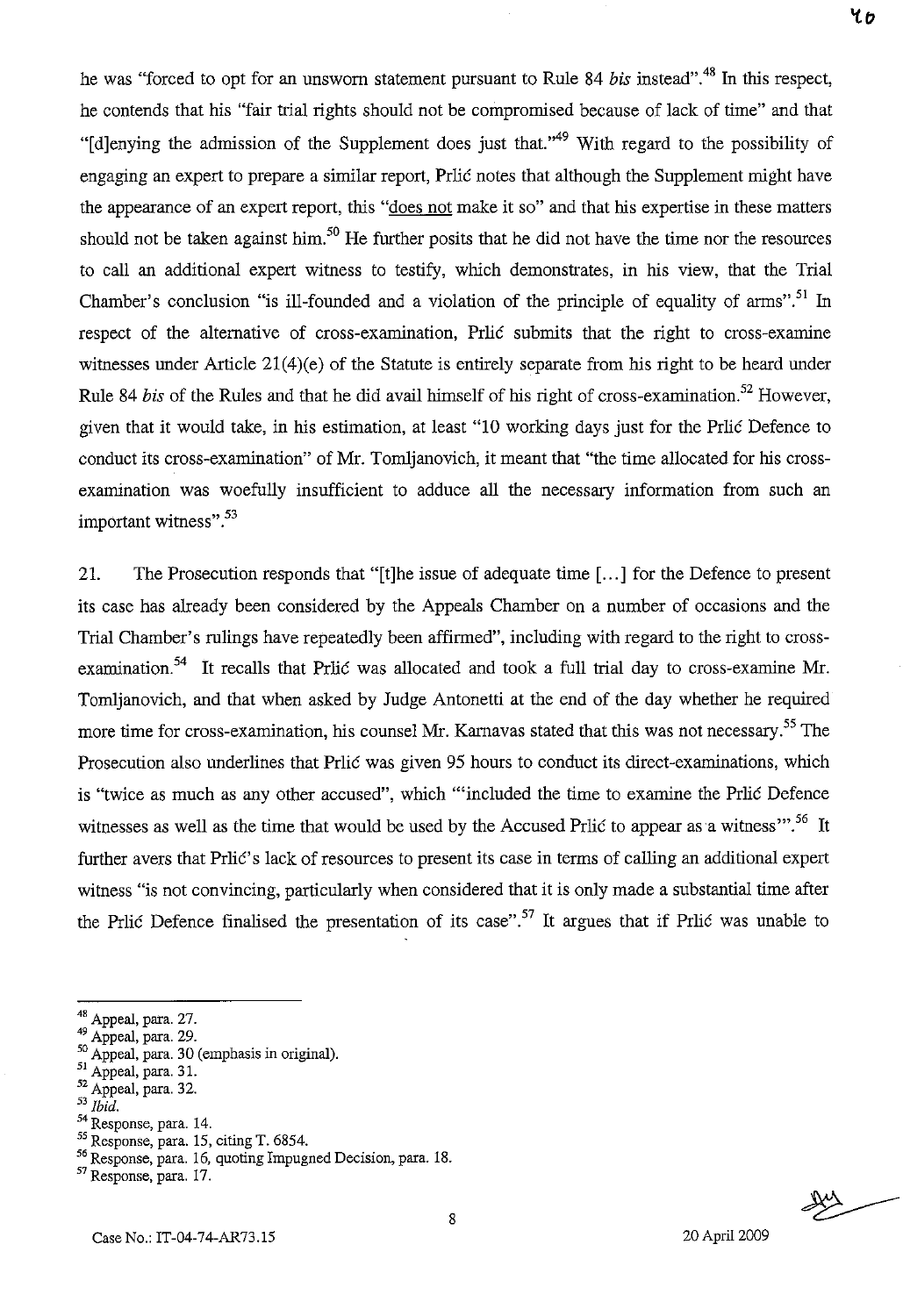present his case due to lack of resources, it would have been expected that he would raise this matter with the Trial Chamber either prior to, or during the presentation of his case-in-chief.<sup>58</sup>

## 2. Analysis

22. In relation to Prlic's argument that he chose to make use of Rule 84 *bis* rather than testify as a witness as a measure to present his case within the time allocated, the Trial Chamber ruled that Rule 84 *bis* was not "a substitute procedure intended to compensate for the fact that, in this specific instance, the Accused has not chosen to make use of the various procedures laid down in the Rules to challenge the evidence against him". 59 The Trial Chamber considered that "Rule 84 *bis* is not the appropriate procedure for requesting the admission of documents to rebut prosecution evidence".<sup>60</sup> It noted that the Rules avail the Defence of several procedures, such as the possibility to call a witness to challenge the evidence of Mr. Tomljanovich, to tender an expert report through an expert witness under Rule 94 *bis*, or for Prlic to have appeared as a witness under Rule 85(C).<sup>61</sup>

23. The Appeals Chamber recalls that it has dealt with the issue of adequate time for the presentation of Prlic's case and that it has upheld the Trial Chamber's allocation of time in this respect.<sup>62</sup> Accordingly, Prlic had adequate time and resources to rebut the Prosecution's evidence without resort to supplementing his Rule 84 *bis* statement with a 590 page document. While the Appeals Chamber considers that a statement made pursuant to Rule 84 *bis* may touch upon any aspect of the case against the accused, including expert reports, the scope and length of such statements remain under the control of the Trial Chamber. The Appeals Chamber also notes that Prlic had the opportunity to cross-examine Mr. Tomljanovich, and had in fact declined the Trial Chamber's offer of further time for such cross-examination.<sup>63</sup> In these circumstances, it was not unreasonable for the Trial Chamber to consider that Prlie could have used other procedures under the Rules to rebut the Prosecution evidence in this regard and that a supplement to his Rule 84 *bis*  statement was not admissible.

24. The second ground of appeal is thus dismissed.

*<sup>58</sup> Ibid.* 

<sup>59</sup> Impugned Decision, para. 18.

<sup>&</sup>lt;sup>60</sup> Impugned Decision, para. 20.

<sup>61</sup>*Ibid.* 

<sup>&</sup>lt;sup>62</sup> Prosecutor v. Jadranko Prlić et al., Case No. IT-04-74-AR73.2, Decision on Joint Defence Interlocutory Appeal Against the Trial Chamber's Oral Decision of 8 May 2006 Relating to Cross-Examination by Defence and on Association of Defence Counsel's Request for Leave to File an *Amicus Curiae* Brief, 4 July 2006, p. 4.  $63$  T. 6854.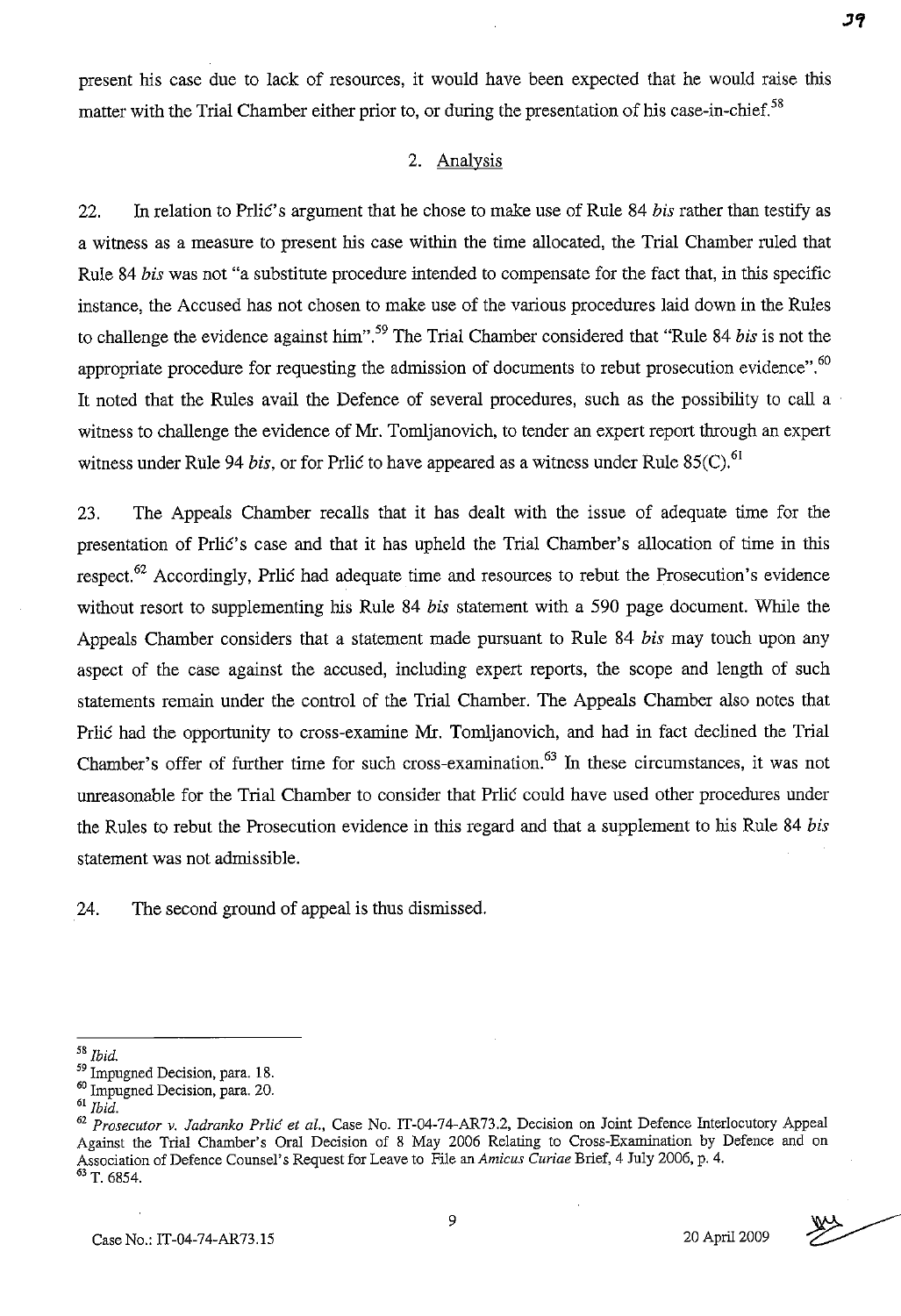# **C. Ground of Appeal 3 - The Trial Chamber allegedly erred by failing to follow the established practice of the Tribunal in the admission of evidence**

## 1. Submissions

25. Prlic submits that by not admitting the Supplement to his Rule 84 *his* statement, the Trial Chamber "deviated from the practice of this Tribunal concerning the admission of evidence", which had the effect of depriving him of his right to test the Prosecution's evidence and the right to present evidence under Article 21 of the Statute.<sup>64</sup> In his contention, the *ad hoc* International Criminal Tribunals apply a civil law approach to the admission of evidence, which means that judges "evaluate the evidence pursuant to their free conviction obtained from the entire trial, with the understanding that in case of doubt the evidence should be evaluated in a light most favourable to the accused."<sup>65</sup>

26. Citing the *Kordic and Cerkez* case, he submits that the principles that govern the admissibility of evidence at the Tribunal are: "(a) the establishment of the truth; (b) fairness to the parties; (c) whether the evidence assists an expeditious conclusion of the trial; and (d) whether it would be in the interests of justice to admit the evidence."<sup>66</sup> He argues that the "consistent practice" of the Tribunal is '''first admitting all evidence, unless it appears manifestly inappropriate to do so, and second, at a later stage, assessing its relative weight in the context of the entire trial record'."<sup>67</sup> In the Impugned Decision, however, Prlic contends that the Trial Chamber "rejected the motion outright, on procedural grounds, with no consideration of its potential relevance to Dr. PrliC's case.<sup> $.68$ </sup> As a consequence, he submits, the Trial Chamber "has not followed the established procedure and has thus erroneously deprived itself of the opportunity to consider potentially relevant evidence which could lead to Dr. Prlic's acquittal."<sup>69</sup>

27. The Prosecution responds that Prlic's argument "presupposes" that the Supplement can be defined as "evidence".<sup>70</sup> In its view, the Supplement is "neither testimonial nor documentary evidence, and certainly cannot be a vehicle for tendering documents into evidence, by attaching them to an alleged '84 *bis* statement'."<sup>71</sup>

<sup>&</sup>lt;sup>64</sup> Appeal, para. 33.

<sup>65</sup> Appeal, para. 34.

<sup>66</sup>*Ibid.,* citing *Prosecutor v. Dario Kordic and Mario Cerkez.* Case No. *IT-95-14/2,* T. 27358-59.

<sup>67</sup> Appeal, para. 35, quoting *Prosecutor v. Naser Oric,* Case No. IT-03-68-T, Judgement, 30 June 2006, para. 14. *See*  also Appeal, paras 37-38.

<sup>&</sup>lt;sup>68</sup> Appeal, para. 36.

<sup>69</sup>Appeal, para. 39.

<sup>70</sup> Response, para. 18.

<sup>71</sup>*Ibid.*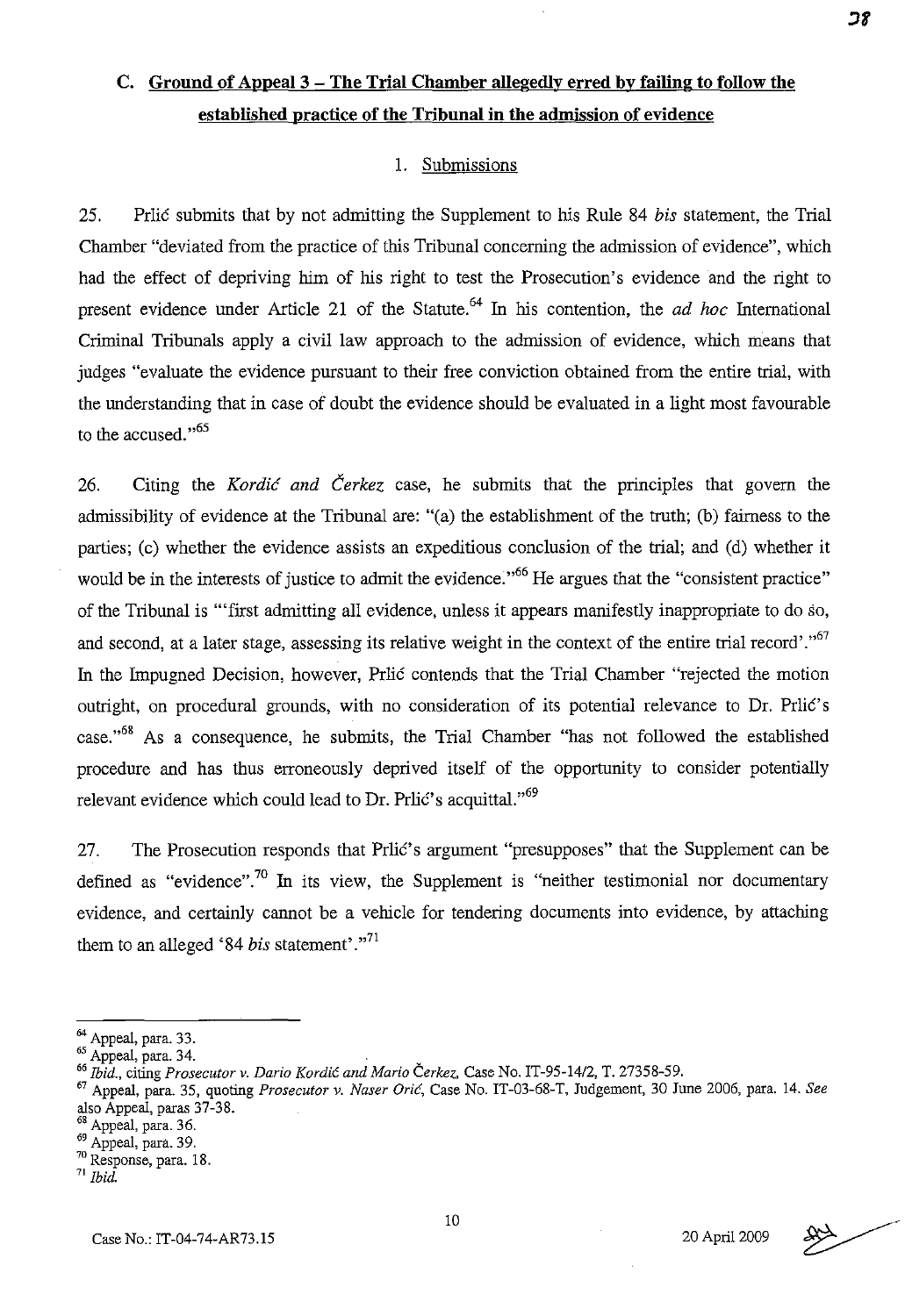### 2. Analysis

28. The Appeals Chamber reiterates that under Rule 84 *bis* of the Rules, the Trial Chamber has decision-making authority as to whether an accused may make a statement, and that any statement that is made remains under the control of the Trial Chamber. The Appeals Chamber also recalls that the decision to admit or exclude evidence generally is one that falls within the discretion of the Trial Chamber and therefore, warrants appellate intervention only in limited circumstances.<sup>72</sup> While statements made under Rule 84 *bis* are a type of evidence – the probative value of which is decided by the Trial Chamber<sup>73</sup> - the admission of such statements, or their scope, are subject to the authority and control of the Trial Chamber.

29. The Rules do not provide explicitly for a written supplement to an accused's Rule 84 *bis*  statement to be admitted into evidence in the trial of that person and other accused. A Chamber is therefore called in such a case to apply rules of evidence that "will best favour a fair determination of the matter before it and are consonant with the spirit of the Statute and the general principles of law".<sup>74</sup> As the Appeals Chamber has previously noted, "[t]his is a delicate exercise for, while the system under which the Tribunal's rules of evidence operates is predominantly adversarial, the jurisprudence - and the Rules themselves - have recognized from the beginning the necessity, and desirability, of certain features which do not accord with a strictly adversarial criminal procedure."<sup>75</sup> Rule 84 *bis* is one such feature.<sup>76</sup> The Appeals Chamber notes that prior to Prlić giving his statement, counsel for Prlie admitted that "through his statement documents cannot come  $in$ <sup>77</sup> It was fully within the discretion of the Trial Chamber not to admit the Supplement, which it determined to be an inappropriate avenue for the presentation of such evidence,<sup>78</sup> taking into

n *Aloys Simba v. The Prosecutor,* Case No. ICTR-0l-76-A, Judgement, 27 November 2007, para. 19; *Prosecutor v. Theoneste Bagosora et al.,* Case Nos. ICTR-98-41-AR93 & ICTR-98-41-AR93.2, Decision on Prosecutor's Interlocutory Appeals Regarding Exclusion of Evidence, 19 December 2003, para. 11. *See* also *Prosecutor v. Mladen Naletilić, a.k.a. "Tuta" and Vinko Martinović a.k.a. "Štela", Case No. IT-98-34-A, Judgement, 3 May 2006, para. 257; Prosecutor v. Dario Kordie and Mario Cerkez,* Case No. *IT-95-14/2-A,* Judgement, 17 December 2004, para. 236.

<sup>73</sup>*See,* e.g., *Prosecutor v. Milan Martie,* Case No. IT-95-11-T, Judgement, 12 June 2007, para. 23, in which the Trial Chamber considered whether the accused's Rule 84 *bis* statement had any probative value, and concluded that it did not.

 $4$  Rule 89(B).

<sup>&</sup>lt;sup>75</sup> Prosecution v. Jadranko Prlić et al., Case No. IT-04-74-AR73.6, Decision on Appeals Against Decision Admitting Transcript of Jadranko PrJiC's Questioning into Evidence, 23 November 2007, para. 40.

<sup>76</sup>*See* Giuliano Turone, *The Denial of the Accused's Right to Make Unsworn Statements in* Delalic, 2 J. Int'! Crim. J. (2004) 455-458. The Appeals Chamber, notes, however, that the possibility of an accused to make an unsworn **statement is not purely a creature of the** civil law, **and in fact was part of the common law system in many countries,**  although the tendency has been to abolish the rule. The US Army Manual for Courts Martial (2008), R.C.M. 1001(c)(2)(C) provides for the possibility of an accused to make an unsworn statement, either orally or in writing, **though the statement is not considered as evidence and an accused making an unsworn statement is not a "witness".** *See Trial of Albert Bury and Wilhelm Hafner,* United States Military Commission, Freising, Gennany, 15 July 1945, Law Reports of Trials of War Criminals, The United Nations War Crimes Commission, Vol. IIJ, London, HMSO, 1948, p. 63.

 $^{77}$  T. 27456.

<sup>78</sup>*See* Impugned Decision, para. 21.